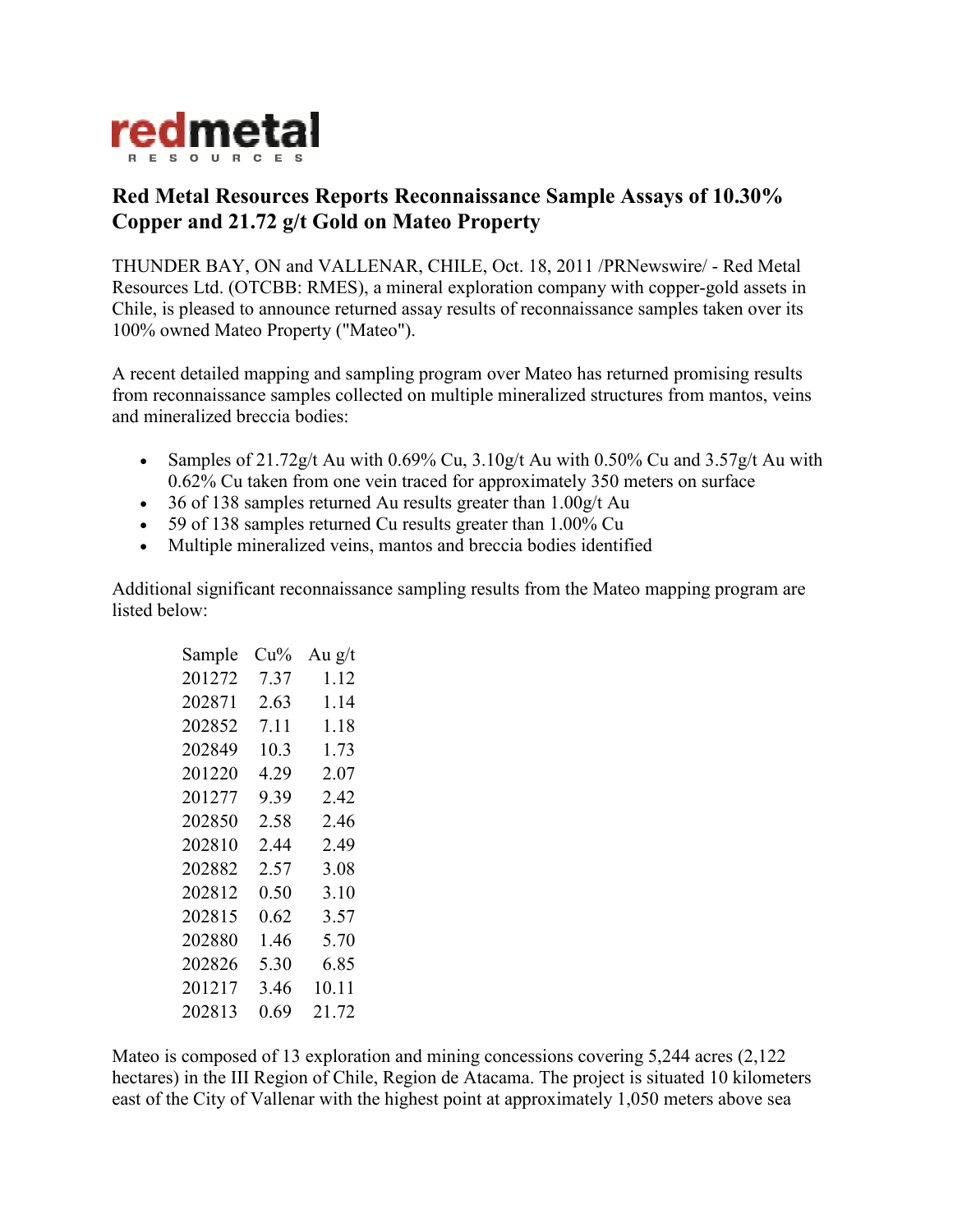level. The property is easily accessible year round via a well-used road going from Vallenar to the property. The road crosses through the middle of the west half of the properties and along the southern border of the east half of the properties. The project is located close to power, water and an urban centre, Vallenar, with a readily available mining workforce.

## **Mateo Exploration History**

Historical work on Mateo includes several drill programs completed by different Chilean private and public companies. Records exist from eight drillholes completed in 1994 on the Irene mine and include two full reports written by ENAMI (the Chilean national mining company) with interpretation of mineralization and recommendations for further exploration and mining work. The Irene mine was investigated by ENAMI in 1994. Work completed during that time included surface RC drilling, including 490 meters in four RC drillholes, and underground diamond drilling, including 220 meters in four drillholes. We obtained ENAMI's reports of mining activities from 1994 through 1997. Approximately 11,875 tonnes of rock were mined in that time averaging 4.3% copper, 61.9 grams per tonne silver, and 1.01 grams per tonne gold. During the period June 2009 to December 2010 the vendor of the Irene, Minera Farellon, conducted small scale mining activities on a different area of the Irene claims and mined 1705 tonnes grading 1.39% Cu, 1.39g/t Ag, 0.29g.t Au in sulphides and 1477 tonnes grading 1.98% Cu in oxides.

Michael Thompson, P. Geo., vice president of exploration for Red Metal, the project's Qualified Person as defined in NI 43-101, has reviewed and approved the contents of this news release.

## **About Red Metal Resources Ltd.**

Red Metal Resources is a mineral exploration company focused on aggressive growth through acquiring, exploring and developing copper-gold assets in Chile. Our projects are located in the prolific Candelaria iron oxide copper-gold (IOCG) belt of Chile's coastal Cordillera, host to Freeport-McMoRan's Candelaria Mine and Anglo American's Mantoverde Mine. Red Metal is a fully reporting US public company quoted on the OTCBB under the symbol RMES. For more information, visit www.redmetalresources.com.

Except for the statements of historical fact, the information contained herein is of a forwardlooking nature. Such forward-looking information involves known and unknown risks, uncertainties and other factors that may cause the actual results, performance or achievement of the company to be materially different from any future results, performance or achievements expressed or implied by statements containing forward-looking information. Accordingly, you should not place undue reliance on statements containing forward looking information. The U.S. Securities and Exchange Commission permits mining companies, in their filings with the SEC, to disclose only those mineral deposits that a company can economically and legally extract or produce. We may use certain terms in our press releases, such as "measured," "indicated," and "inferred" resources, which the SEC guidelines generally prohibit companies from including in their filings with the SEC. Investors are urged to consider closely the disclosure in our Form 10- K, which may be obtained from us, or from the SEC website.